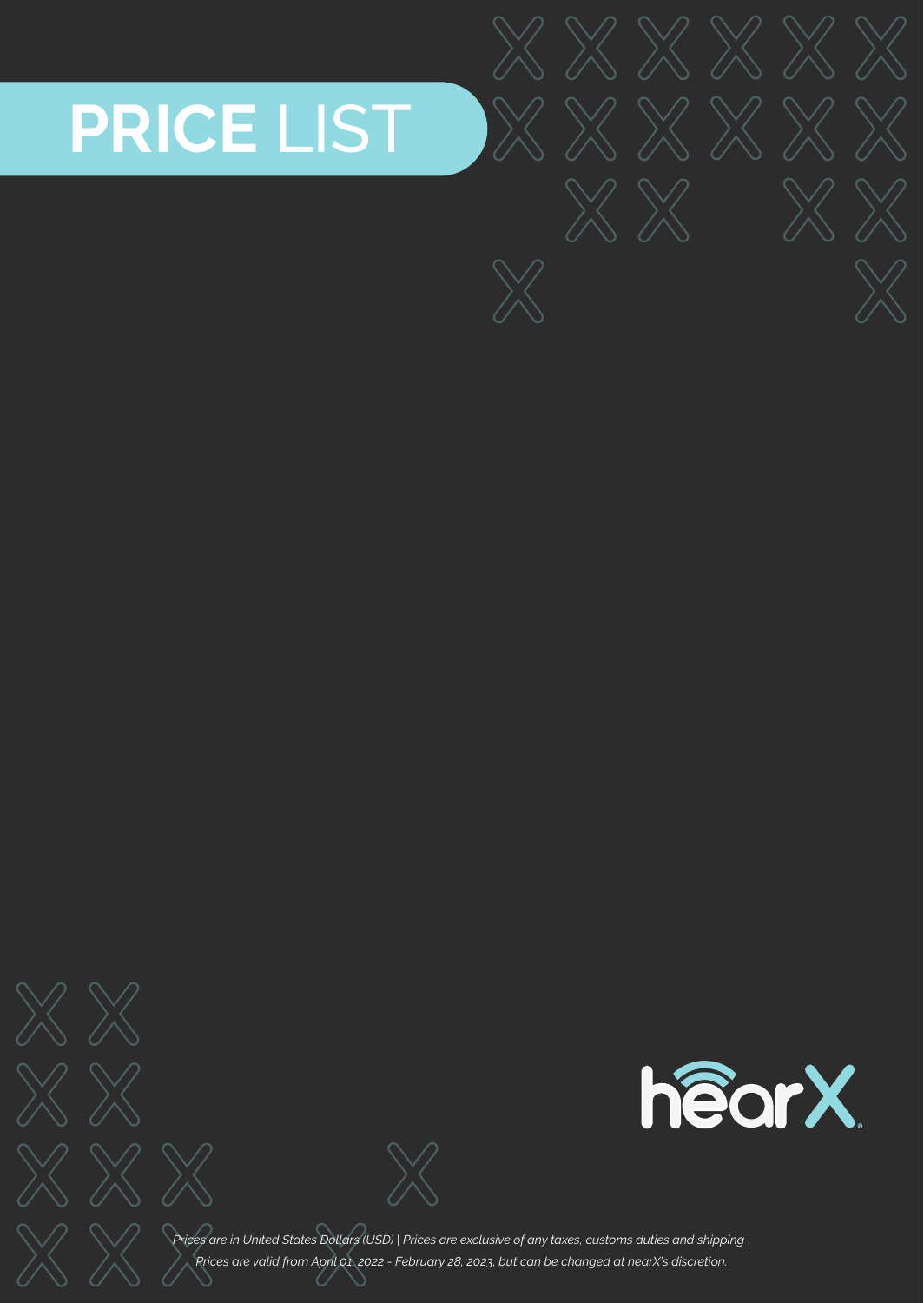

#### **PURE TONE SCREENING AUDIOMETER**

Award-winning pure tone audiometry hearing screening solution on a smartphone. A cost-effective, clinicallyvalidated smartphone screening audiometer.

A user-friendly design, automated test protocols and quality control features allows minimally trained persons to conduct quick and accurate hearing screening.

hearScreen® is launched from mHealth Studio, which is our integrated cloud-based electronic health record solution to manage your patient, facility and test data seamlessly. mHealth Studio is free of charge purchased with the hearScreen<sup>®</sup> solution. **Substitution in the set of the SCREENING HARDWARE SET** 



Samsung Galaxy J4 Core, Sennheiser HD 280 Pro headphones & carry case

> Frequency range: 500 - 8,000 Hz Intensity range: 20 to 90 dB HL

|                                                                                                                                           | Lite                  | <b>Enterprise</b>     | <b>Enterprise Plus</b> |
|-------------------------------------------------------------------------------------------------------------------------------------------|-----------------------|-----------------------|------------------------|
| Annual test credits                                                                                                                       | 360                   | Unlimited             | Unlimited              |
| Headphone swap out<br>No downtime in testing.                                                                                             | $\boldsymbol{\times}$ | $\boldsymbol{\times}$ |                        |
| Access to mHealth Studio Cloud Software<br>Secure cloud-based data management platform.                                                   |                       |                       |                        |
| Warranty<br>1-year warranty on all hardware components.                                                                                   |                       | ✓                     |                        |
| One-on-one training, plus<br>access to the online training platform                                                                       |                       |                       |                        |
| Software updates and<br>remote technical support                                                                                          |                       |                       |                        |
| Year <sub>1</sub><br>Includes once-off outright purchase of hardware, calibration,<br>shipping and software license fees for year 1 only. | \$1,055               | \$1,335               | \$1,335                |
| Annually, from Year 2 onwards<br>Annual fee includes recalibration, return shipping<br>and software license fees.                         |                       |                       |                        |

\*Shipping charges are included for local shipments in the USA. Additional charges will apply for shipment outside of the USA.

hearScreen® hardware is not compatible with all software packages and can only be used with hearScreen® and Vula Software.

#### Available in **English, Spanish & French**



**SCREENING TEST**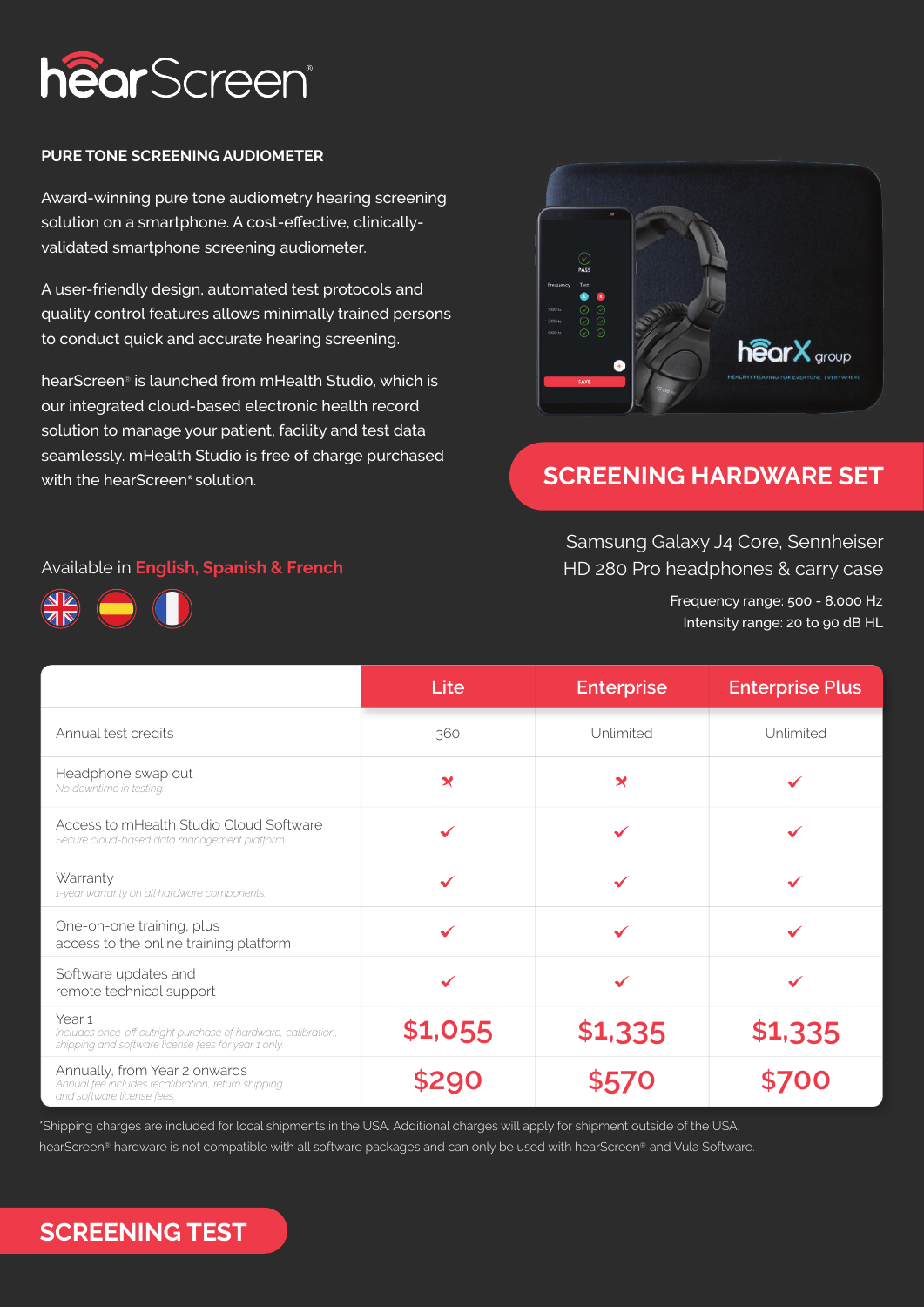

#### **SMARTPHONE VISUAL ACUITY SCREENING**

A quick smartphone/tablet-based vision screening for visual acuity. Developed by Vula Mobile, the validated app calculates visual acuity and highlights any decrease in distance vision using the tumbling E methodology.

Vula Vision is launched from mHealth Studio, which is our integrated cloud-based electronic health record solution to manage your patient, facility and test data seamlessly. mHealth Studio is free of charge purchased with the Vula Vision solution.



|                                                                     | Lite | <b>Enterprise</b> |
|---------------------------------------------------------------------|------|-------------------|
| Annual test credits                                                 | 360  | Unlimited         |
| One-on-one training, plus<br>access to the online training platform |      |                   |
| Software updates and<br>remote technical support                    |      |                   |
| Annual Pricing                                                      |      | \$400             |

\*Vula Software is available as an add-on to any of our existing hardware and software packages. Please contact your sales executive for more information.

# **SCREENING TEST**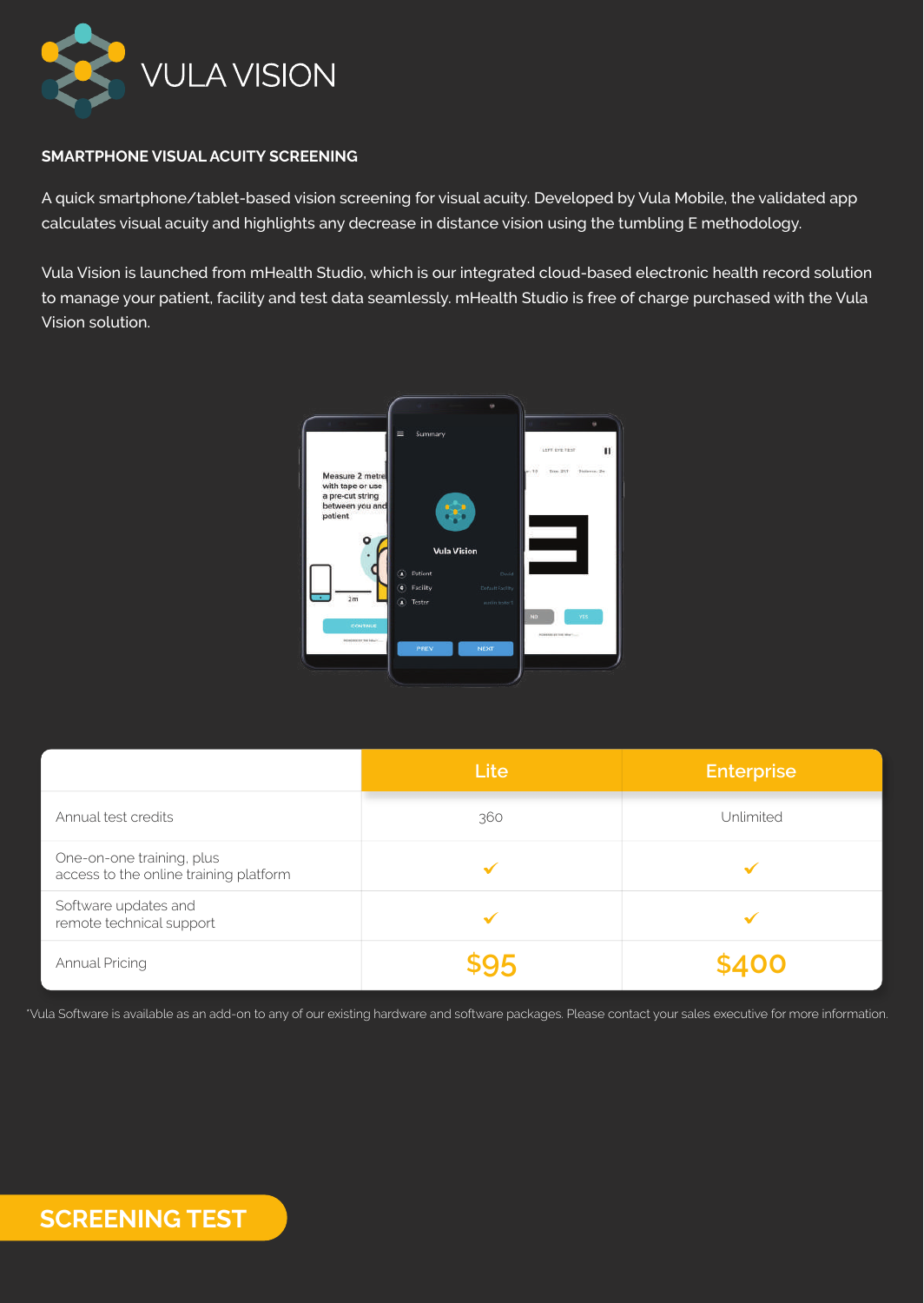

#### **CERTIFIED PURE TONE CLINICAL AUDIOMETER**

A world-first pure tone audiometry solution on a tablet.

The world's only certified (IEC 60645-1) pure tone audiometer on a tablet. This cost-effective audiometer uses calibrated headphones with an extended high frequency (8-16 kHz) option. A user-friendly design allows automated or facilitated testing with real-time quality control and cloud data management.

hearTest is launched from mHealth Studio, which is our integrated cloud-based electronic health record solution to manage your patient, facility and test data seamlessly. mHealth Studio is free of charge purchased with the hearTest solution.



# **DIAGNOSTIC HARDWARE SET A**

### **20dB Sennheiser HD280 Pro**

Samsung Tab A7, Sennheiser HD 280 Pro headphones & carry case

> Frequency range: 125 - 8,000 Hz Intensity range: 20 to 90 dB HL

|                                                                                                                                           | Lite                  | <b>Enterprise</b>     | <b>Enterprise Plus</b> |
|-------------------------------------------------------------------------------------------------------------------------------------------|-----------------------|-----------------------|------------------------|
| Annual test credits                                                                                                                       | 360                   | Unlimited             | Unlimited              |
| Headphone swap out<br>No downtime in testing.                                                                                             | $\boldsymbol{\times}$ | $\boldsymbol{\times}$ |                        |
| Access to mHealth Studio Cloud Software<br>Secure cloud-based data management platform.                                                   |                       |                       |                        |
| Warranty<br>1-year warranty on all hardware components.                                                                                   |                       |                       |                        |
| One-on-one training, plus<br>access to the online training platform                                                                       |                       |                       |                        |
| Software updates and<br>remote technical support                                                                                          |                       |                       |                        |
| Year <sub>1</sub><br>Includes once-off outright purchase of hardware, calibration,<br>shipping and software license fees for year 1 only. | \$1,735               | \$2,025               | \$2,025                |
| Annually, from Year 2 onwards<br>Annual fee includes recalibration, return shipping<br>and software license fees.                         | 533                   | \$620                 | 150                    |

\*Shipping charges are included for local shipments in the USA. Additional charges will apply for shipment outside of the USA.



#### Available in **English, Spanish & French**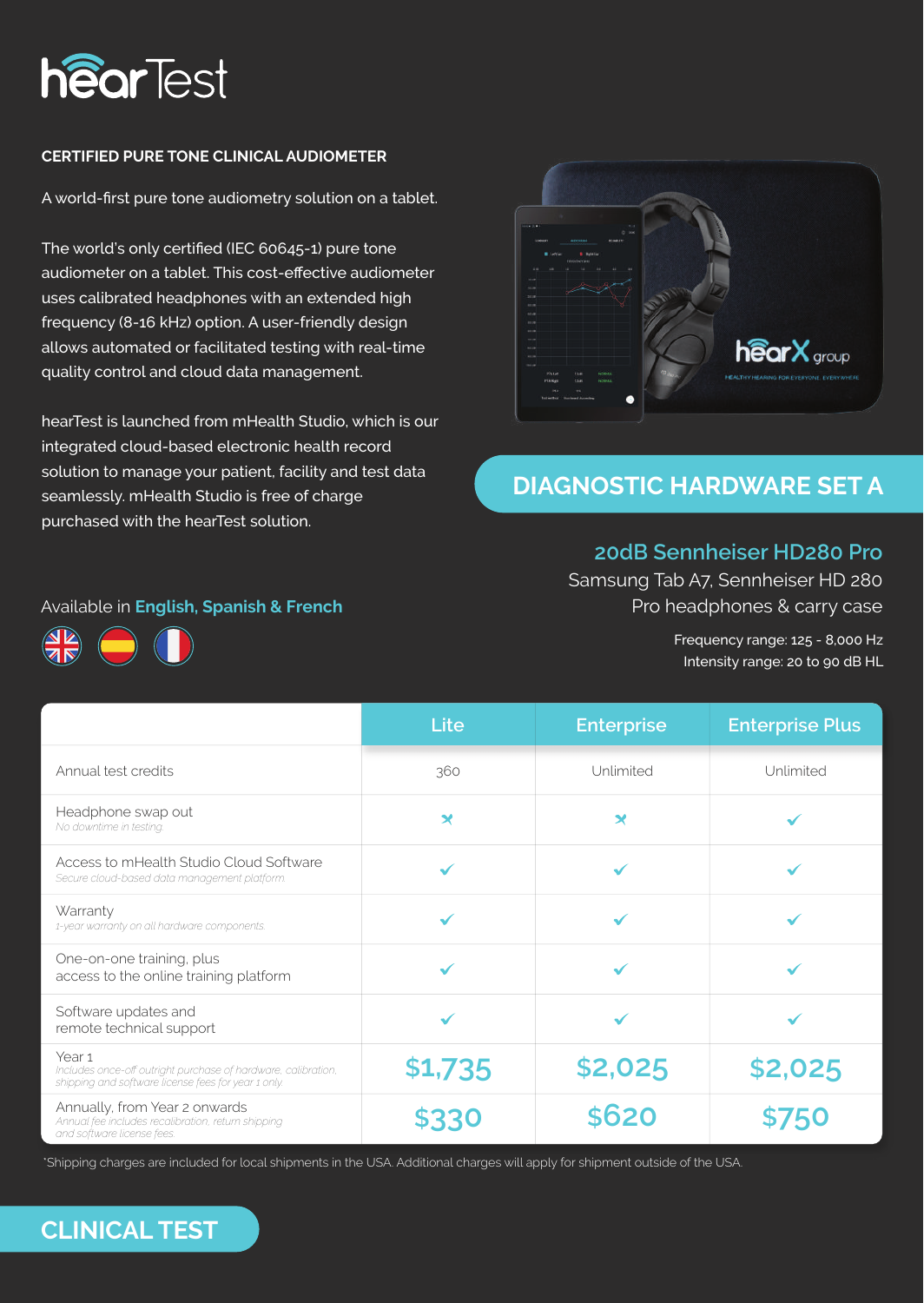

#### **CERTIFIED PURE TONE CLINICAL AUDIOMETER**

A world-first pure tone audiometry solution on a tablet.

The world's only certified (IEC 60645-1) pure tone audiometer on a tablet. This cost-effective audiometer uses calibrated headphones with an extended high frequency (8-16 kHz) option. A user-friendly design allows automated or facilitated testing with real-time quality control and cloud data management.

hearTest is launched from mHealth Studio, which is our integrated cloud-based electronic health record solution to manage your patient, facility and test data seamlessly. mHealth Studio is free of charge purchased with the hearTest solution.



# **DIAGNOSTIC HARDWARE SET B**

#### **-10dB Sennheiser HD280 Pro**

Samsung Tab A7, Sennheiser HD 280 Pro headphones, v3 DAC & carry case

> Frequency range: 125 - 8,000 Hz Intensity range: -10 to 100 dB HL

|                                                                                                                                           | Lite                  | <b>Enterprise</b>       | <b>Enterprise Plus</b> |
|-------------------------------------------------------------------------------------------------------------------------------------------|-----------------------|-------------------------|------------------------|
| Annual test credits                                                                                                                       | 360                   | Unlimited               | Unlimited              |
| Headphone swap out<br>No downtime in testing.                                                                                             | $\boldsymbol{\times}$ | $\overline{\mathbf{x}}$ |                        |
| Access to mHealth Studio Cloud Software<br>Secure cloud-based data management platform.                                                   |                       |                         |                        |
| Warranty<br>1-year warranty on all hardware components.                                                                                   |                       |                         |                        |
| One-on-one training, plus<br>access to the online training platform                                                                       |                       |                         |                        |
| Software updates and<br>remote technical support                                                                                          |                       |                         |                        |
| Year <sub>1</sub><br>Includes once-off outright purchase of hardware, calibration,<br>shipping and software license fees for year 1 only. | \$2,435               | \$2,725                 | \$2,725                |
| Annually, from Year 2 onwards<br>Annual fee includes recalibration, return shipping<br>and software license fees.                         | 5330                  | \$620                   | \$1,130                |

\*Shipping charges are included for local shipments in the USA. Additional charges will apply for shipment outside of the USA.

#### Available in **English, Spanish & French**



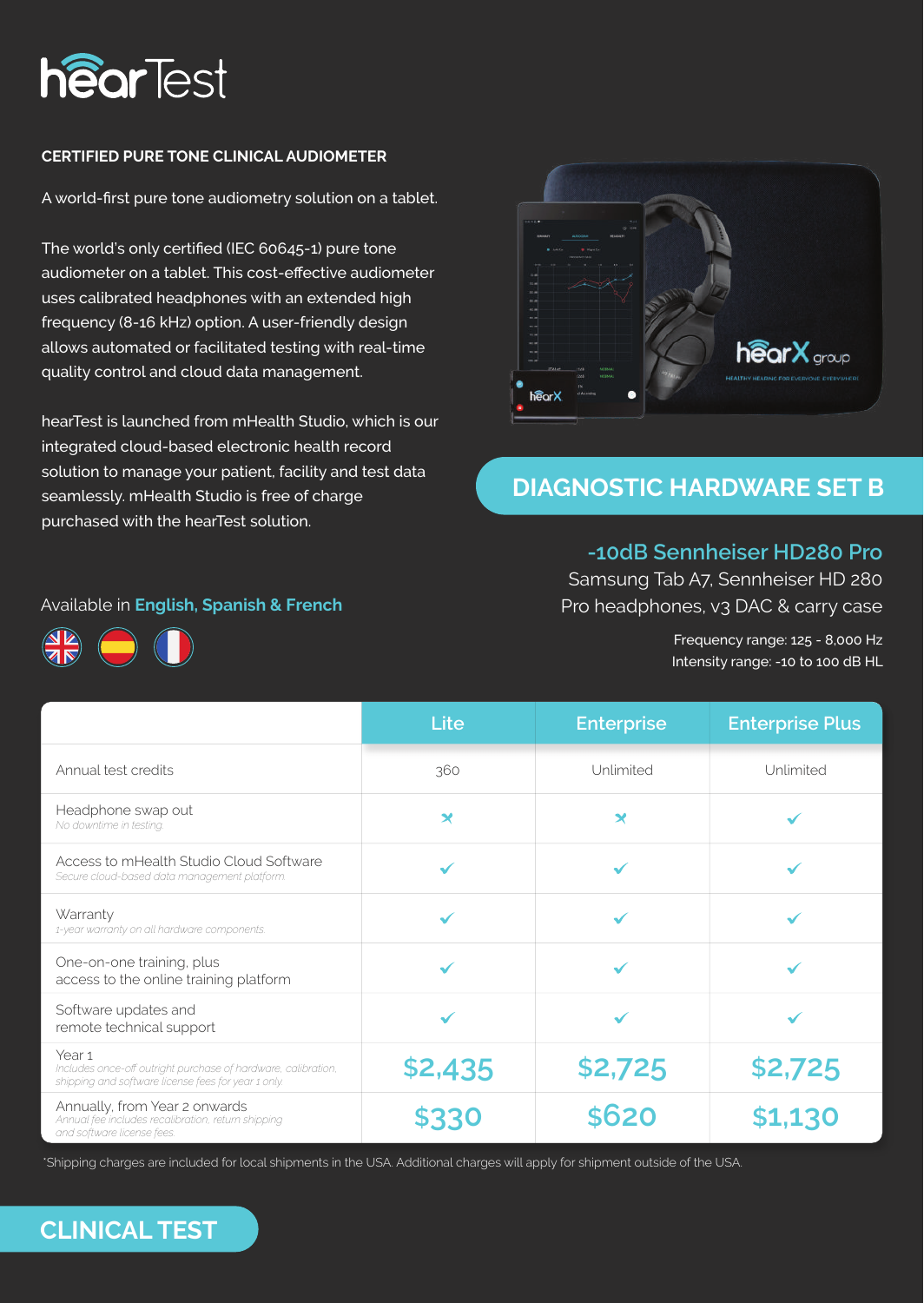

#### **CERTIFIED PURE TONE CLINICAL AUDIOMETER**

A world-first pure tone audiometry solution on a tablet.

The world's only certified (IEC 60645-1) pure tone audiometer on a tablet. This cost-effective audiometer uses calibrated headphones with an extended high frequency (8-16 kHz) option. A user-friendly design allows automated or facilitated testing with real-time quality control and cloud data management.

hearTest is launched from mHealth Studio, which is our integrated cloud-based electronic health record solution to manage your patient, facility and test data seamlessly. mHealth Studio is free of charge purchased with the hearTest solution.



# **DIAGNOSTIC HARDWARE SET C**

### **-10dB RadioEar DD450**

Samsung Tab A7, RadioEar DD450 headphones, v3 DAC & carry case

> Frequency range: 125 - 16,000 Hz Intensity range: -10 to 95 dB HL

|                                                                                                                                | <b>Lite</b>           | <b>Enterprise</b>     | <b>Enterprise Plus</b> |
|--------------------------------------------------------------------------------------------------------------------------------|-----------------------|-----------------------|------------------------|
| Annual test credits                                                                                                            | 360                   | Unlimited             | Unlimited              |
| Headphone swap out<br>No downtime in testing.                                                                                  | $\boldsymbol{\times}$ | $\boldsymbol{\times}$ |                        |
| Access to mHealth Studio Cloud Software<br>Secure cloud-based data management platform.                                        |                       |                       |                        |
| Warranty<br>1-year warranty on all hardware components.                                                                        |                       |                       |                        |
| One-on-one training, plus<br>access to the online training platform                                                            |                       |                       |                        |
| Software updates and<br>remote technical support                                                                               |                       |                       |                        |
| Year 1<br>Includes once-off outright purchase of hardware, calibration,<br>shipping and software license fees for year 1 only. | \$2,785               | \$3,075               | \$3,075                |
| Annually, from Year 2 onwards<br>Annual fee includes recalibration, return shipping<br>and software license fees.              | <b>\$330</b>          | \$K2O                 | \$1,170                |

\*Shipping charges are included for local shipments in the USA. Additional charges will apply for shipment outside of the USA.



#### Available in **English, Spanish & French**

 $\left( \frac{N}{N} \right)$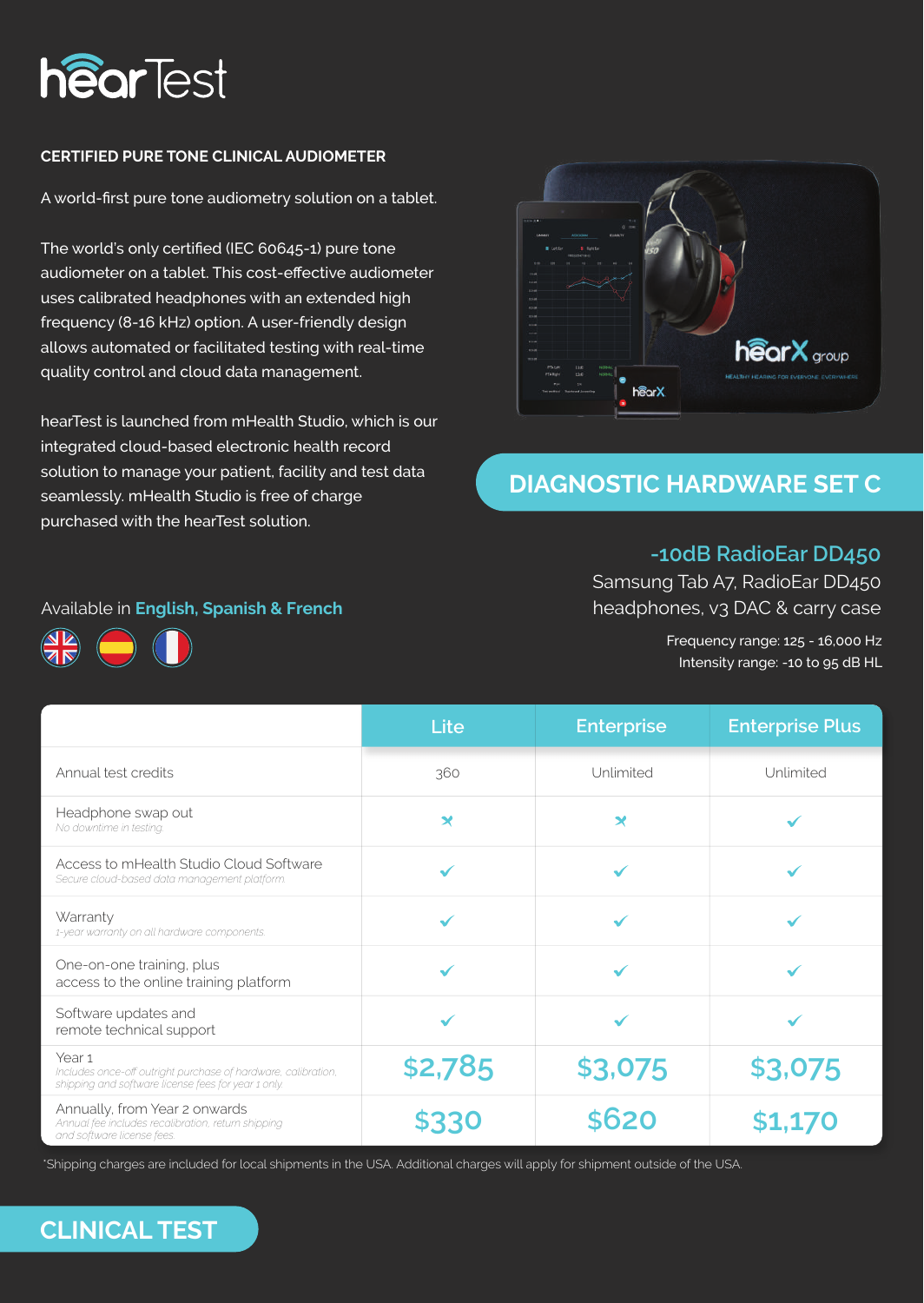

#### **OCCUPATIONAL HEALTH AUDIOMETRY**

An award-winning, certified digital audiometry solution.

hearTest Occ Health is a certified tablet-based audiometry solution for seamless hearing conservation. This portable and robust solution offers mobile testing outside of a booth at a fraction of the cost and ensures easy and time-efficient compliance. The hardware setup with insert earphones complies to International Standards of occupational healthcare.

hearTest Occ Health is launched from mHealth Studio, which is our integrated cloud-based electronic health record solution to manage your patient, facility and test data seamlessly. mHealth Studio is free of charge purchased with the hearTest Occ Health solution.



## **OCC HEALTH INSERT HARDWARE SET**

Frequency range: 125 - 8,000 Hz Intensity range: -10 to 100 dB HL Samsung Tab A7, IP30 insert earphones, ear defenders, 500 disposable ear tips, v3 DAC & carry case

#### Available in **English, Spanish & French**



|                                                                                                                                           | Lite         | <b>Enterprise</b>     | <b>Enterprise Plus</b> |
|-------------------------------------------------------------------------------------------------------------------------------------------|--------------|-----------------------|------------------------|
| Annual test credits                                                                                                                       | 360          | Unlimited             | Unlimited              |
| Headphone swap out<br>No downtime in testing.                                                                                             | $\mathbf{x}$ | $\boldsymbol{\times}$ |                        |
| Access to mHealth Studio Cloud Software<br>Secure cloud-based data management platform.                                                   | J            |                       |                        |
| Warranty<br>1-year warranty on all hardware components.                                                                                   |              |                       |                        |
| One-on-one training, plus<br>access to the online training platform                                                                       |              |                       |                        |
| Software updates and<br>remote technical support                                                                                          |              |                       |                        |
| Year <sub>1</sub><br>Includes once-off outright purchase of hardware, calibration,<br>shipping and software license fees for year 1 only. | \$2,915      | \$3,255               | \$3,255                |
| Annually, from Year 2 onwards<br>Annual fee includes recalibration, return shipping<br>and software license fees.                         | \$360        | <b>\$700</b>          | \$1,300                |

\*Shipping charges are included for local shipments in the USA. Additional charges will apply for shipment outside of the USA.

The review and sign off of audiograms is required under OSHA by medical practitioners. hearX® offers this as a service to US-based clients.

Pricing is available on request from your sales executive.

# **OCCUPATIONAL HEALTH**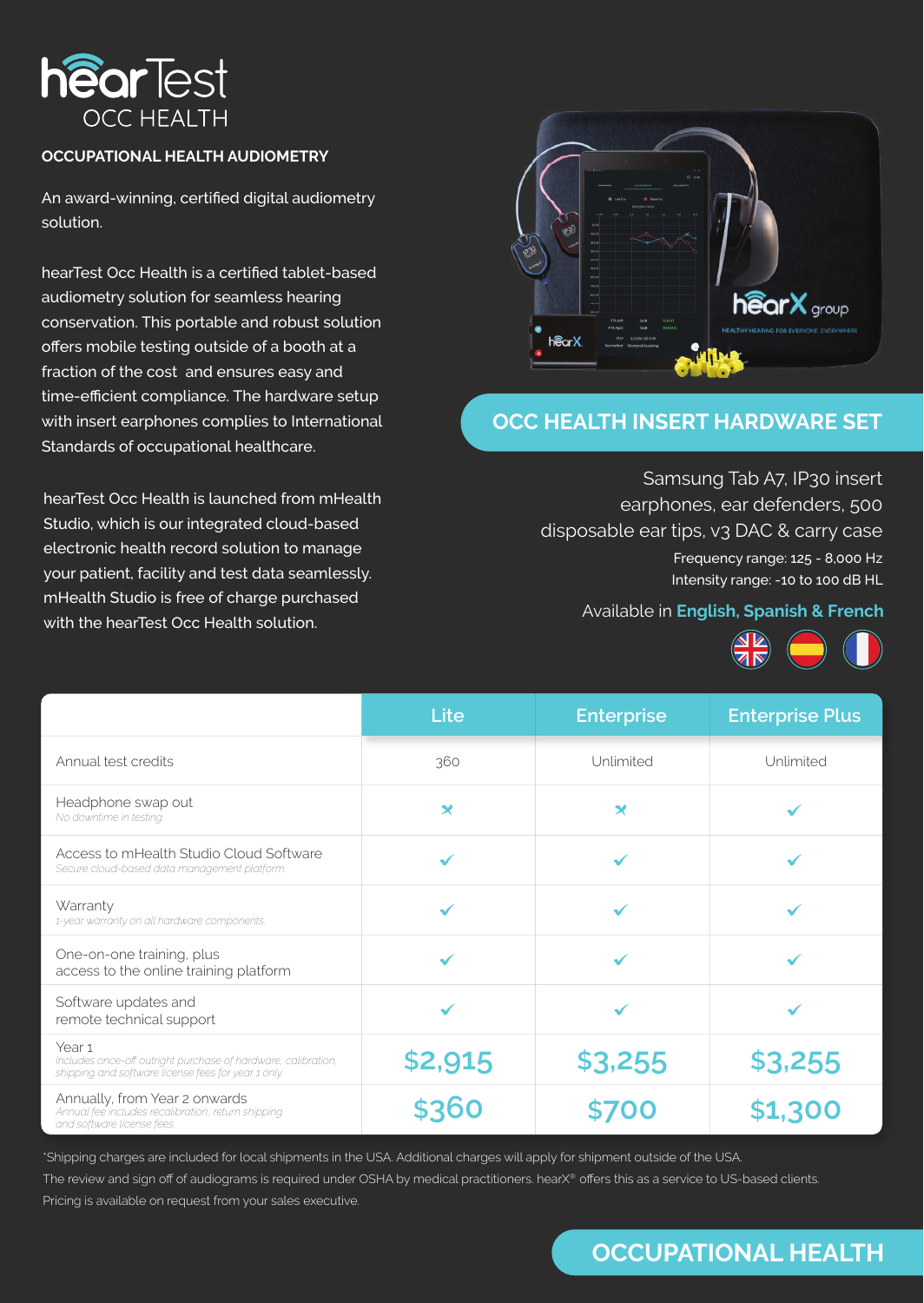

#### **OCCUPATIONAL HEALTH AUDIOMETRY**

An award-winning, certified digital audiometry solution.

hearTest Occ Health is a certified tablet-based audiometry solution for seamless hearing conservation. This portable and robust solution offers mobile testing outside of a booth at a fraction of the cost and ensures easy and time-efficient compliance. The hardware setup with insert earphones complies to International Standards of occupational healthcare.

hearTest Occ Health is launched from mHealth Studio, which is our integrated cloud-based electronic health record solution to manage your patient, facility and test data seamlessly. mHealth Studio is free of charge purchased with the hearTest Occ Health solution.



# **OCC HEALTH OVER-EAR HARDWARE SET**

Samsung Tab A7, RadioEar DD450 headphones, v3 DAC & carry case

> Frequency range: 125 - 16,000 Hz Intensity range: -10 to 95 dB HL

#### Available in **English, Spanish & French**



|                                                                                                                                           | <b>Lite</b>           | <b>Enterprise</b>     | <b>Enterprise Plus</b> |
|-------------------------------------------------------------------------------------------------------------------------------------------|-----------------------|-----------------------|------------------------|
| Annual test credits                                                                                                                       | 360                   | Unlimited             | Unlimited              |
| Headphone swap out<br>No downtime in testing.                                                                                             | $\boldsymbol{\times}$ | $\boldsymbol{\times}$ |                        |
| Access to mHealth Studio Cloud Software<br>Secure cloud-based data management platform.                                                   |                       |                       |                        |
| Warranty<br>1-year warranty on all hardware components.                                                                                   |                       |                       |                        |
| One-on-one training, plus<br>access to the online training platform                                                                       |                       |                       |                        |
| Software updates and<br>remote technical support                                                                                          |                       |                       |                        |
| Year <sub>1</sub><br>Includes once-off outright purchase of hardware, calibration,<br>shipping and software license fees for year 1 only. | \$2,815               | \$3,155               | \$3,155                |
| Annually, from Year 2 onwards<br>Annual fee includes recalibration, return shipping<br>and software license fees.                         | \$360                 | <b>S700</b>           | \$1,250                |

\*Shipping charges are included for local shipments in the USA. Additional charges will apply for shipment outside of the USA.

The review and sign off of audiograms is required under OSHA by medical practitioners. hearX® offers this as a service to US based clients.

Consumables can be purchased separately. Please contact your sales executive for more information.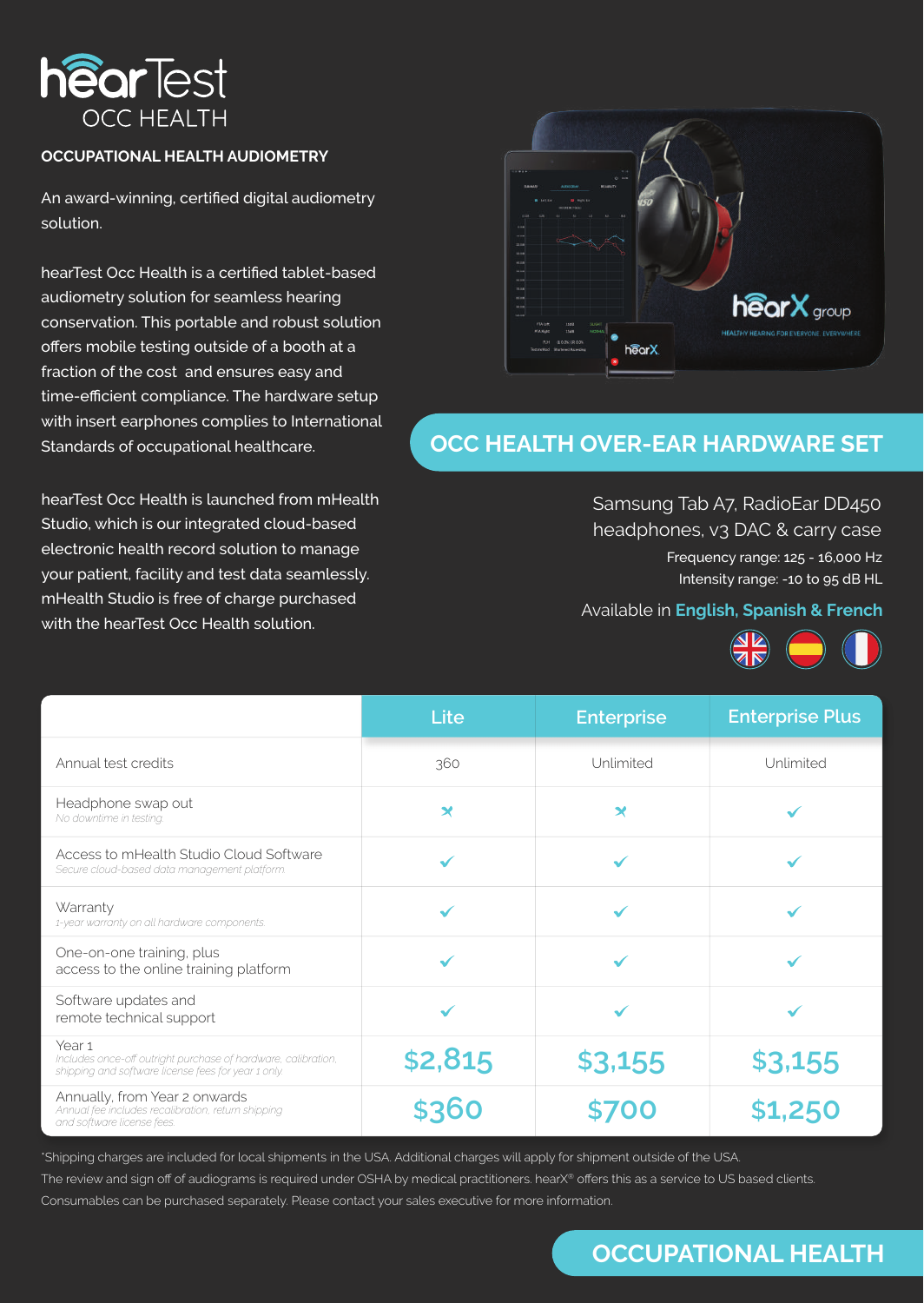

#### **SELF TEST HEARING SUITE**

A tablet-based hearing test solution for diagnostic assessments outside a sound booth. The solution allows for self-testing counter-side, curb-side or at home with telehealth support. It even allows healthcare professionals to make treatment recommendations, including the fitment of hearing aids that can be provided in low- or no-touch alternative models of care.

The hearX Self Test Kit software includes access to:

- hearTest: Pure tone audiometer
- hearSpeech: Speech-in-noise which includes UCL/MCL test
- hearRisk: Ear risk assessment
- hearScope: Digital eardrum otoscopy (If the hearScope hardware is purchased).

hearX Self Test Kit is launched from mHealth Studio, which is our integrated cloud-based electronic health record solution to manage your patient, facility and test data seamlessly. mHealth Studio is free of charge purchased with the hearX Self Test Kit solution.



# **DIAGNOSTIC HARDWARE SET A**

#### **20dB Sennheiser HD280 Pro**

Samsung Tab A7, Sennheiser HD 280 Pro headphones & carry case

> Frequency range: 125 - 8,000 Hz Intensity range: 20 to 90 dB HL

|                                                                                                                                           | Lite                  | <b>Enterprise</b> | <b>Enterprise Plus</b> |
|-------------------------------------------------------------------------------------------------------------------------------------------|-----------------------|-------------------|------------------------|
| Annual test credits                                                                                                                       | 360                   | Unlimited         | Unlimited              |
| Headphone swap out<br>No downtime in testing.                                                                                             | $\boldsymbol{\times}$ | ×                 |                        |
| Access to mHealth Studio Cloud Software<br>Secure cloud-based data management platform.                                                   |                       |                   |                        |
| Warranty<br>1-year warranty on all hardware components.                                                                                   |                       |                   |                        |
| One-on-one training, plus<br>access to the online training platform                                                                       |                       |                   |                        |
| Software updates and<br>remote technical support                                                                                          |                       |                   |                        |
| Year <sub>1</sub><br>Includes once-off outright purchase of hardware, calibration,<br>shipping and software license fees for year 1 only. | \$1,735               | \$2,025           | \$2,025                |
| Annually, from Year 2 onwards<br>Annual fee includes recalibration, return shipping<br>and software license fees.                         | \$330                 | \$620             | <b>\$750</b>           |

\*Shipping charges are included for local shipments in the USA. Additional charges will apply for shipment outside of the USA.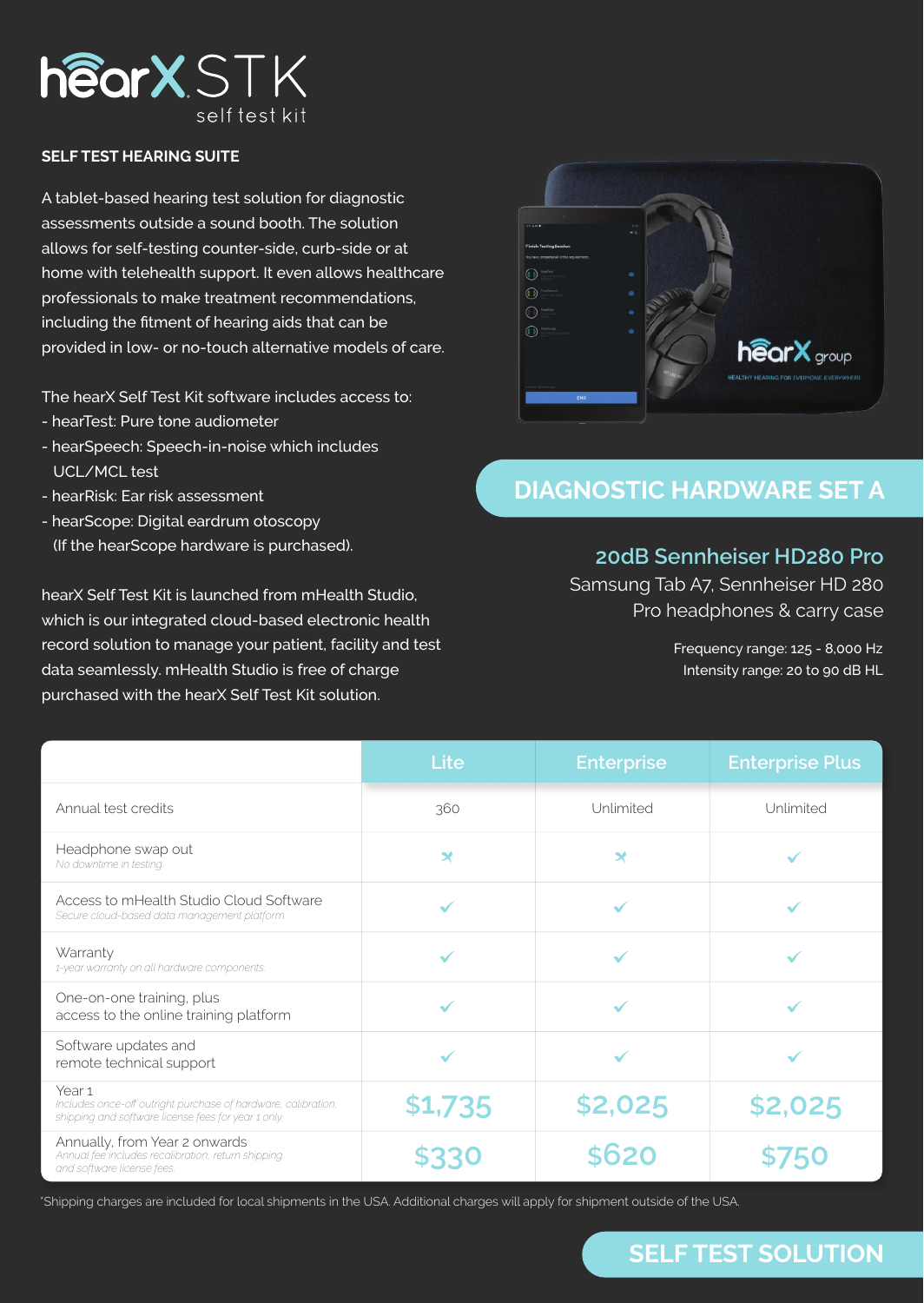

#### **DIGITAL AI OTOSCOPE**

A digital video otoscope that captures high-quality images and videos from a smartphone or desktop and includes the world's first AI image classification feature to assist healthcare providers by accurately classifying images of the eardrum.

hearScope is shipped in a hard cover carry case and comes standard with a phone stand, as well as 6 specula (2 x 3mm,  $2 \times 4$ mm and  $2 \times 5$ mm).

hearScope can be used as a standalone application. When used in conjunction with the hearTest, hearTest Occ Health or hearX Self Test Kit the hearScope application is launched from mHealth Studio Cloud, which is our integrated cloud-based electronic health record solution to manage your patient, facility and test data seamlessly. mHealth Studio is free of charge purchased with hearScope.



# **HARDWARE ONCE-OFF**

|                                                                                | Hearscope<br>Only     | <b>Hearscope</b><br><b>Specula</b> | Hearscope<br><b>Adapter</b> |
|--------------------------------------------------------------------------------|-----------------------|------------------------------------|-----------------------------|
| hearScope only & carry case                                                    | ┙                     | $\boldsymbol{\times}$              | $\boldsymbol{\times}$       |
| Additional specula (set of 6, 2 x 3mm,<br>$2 \times 4$ mm and $2 \times 5$ mm) | مە                    |                                    | $\boldsymbol{\times}$       |
| Dermal & throat adapter                                                        | $\boldsymbol{\times}$ | $\boldsymbol{\times}$              |                             |
|                                                                                | \$220<br>Once-off     | Once-off                           | \$21<br>Once-off            |

hearScope software available for free and includes Artificial Intelligence (AI) image classification\* (Research Use Only). \*BETA version.

\*Android and Desktop App (MacOS, Windows and Linux) available for download from the hearScope website, Google Play Store or Apple App Store.



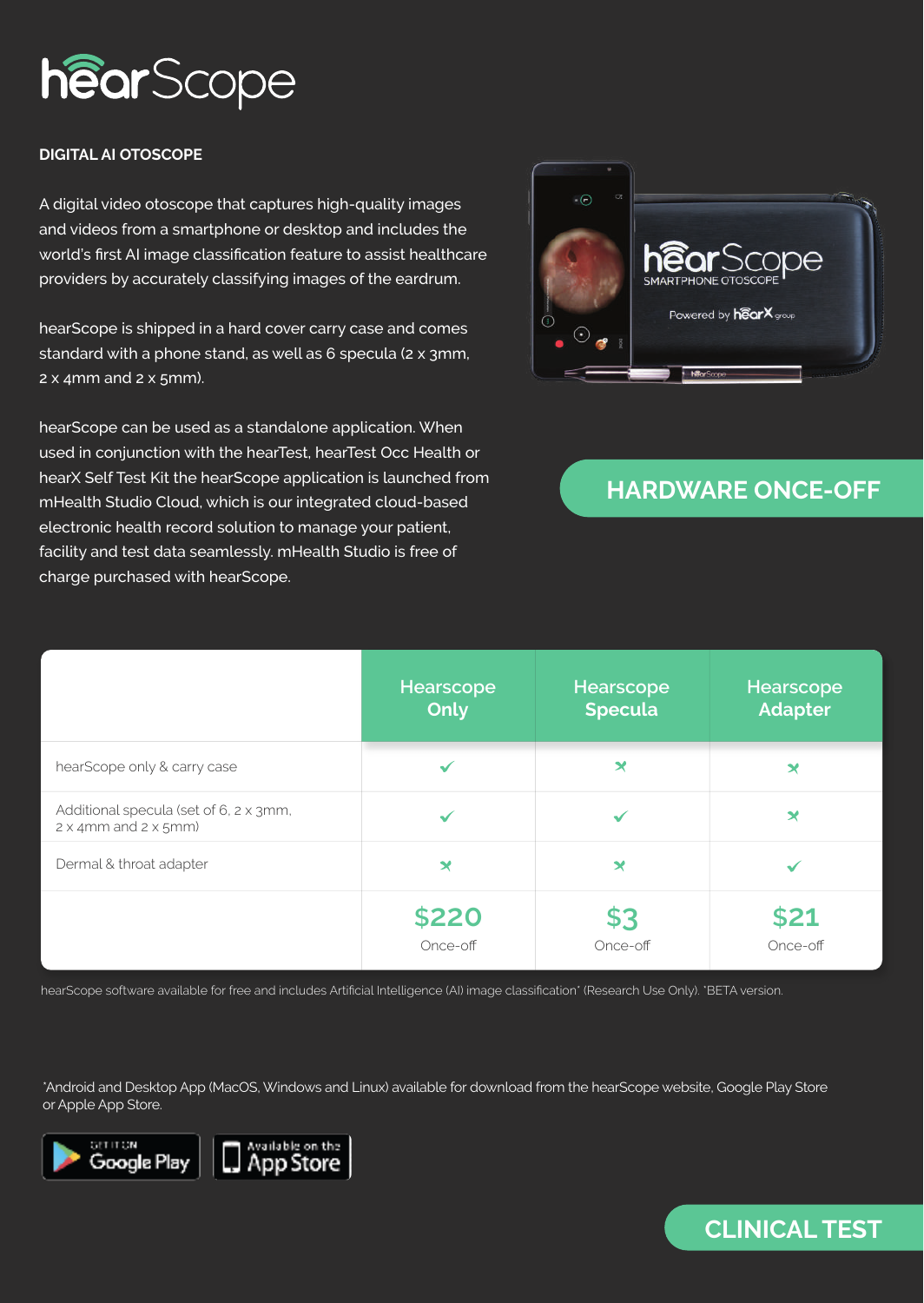

#### **ONLINE HEARING TEST**

A simple and affordable way for a website owner to connect with people concerned about their hearing.

Using breakthrough, clinically valid, speech-in-noise technology, the online test generates qualified referrals for hearing aid sales. The hearDigits widget is customizable to easily and seamlessly be embedded on a healthcare professional's website. End-users can take a free 2-minute hearing screening, order hearing aids from the website, or submit their details for secure referrals directly to the healthcare professional, via a secure online portal.



|                                                                                                                                                                                                                                                                                                                                                                                     | Premium      |
|-------------------------------------------------------------------------------------------------------------------------------------------------------------------------------------------------------------------------------------------------------------------------------------------------------------------------------------------------------------------------------------|--------------|
| Direct referrals and test monitoring in cloud-based Leads portal.                                                                                                                                                                                                                                                                                                                   | $\checkmark$ |
| Themes<br>Toggle between a light and a dark version of the widget.<br>Referrals can be turned on/off.                                                                                                                                                                                                                                                                               | ✔            |
| Logo<br>Determine whether you would like the hearDigits logo to appear on your widget. Select the<br>images and icons custom to your preference, to best suit your widget.                                                                                                                                                                                                          | $\checkmark$ |
| Fonts<br>Select between 7 different font types available for the hearDigits widget.                                                                                                                                                                                                                                                                                                 |              |
| Colour<br>Customize your widget in terms of colour, according to the clinic's look & feel.                                                                                                                                                                                                                                                                                          |              |
| Text<br>Edit and change the text presented on several windows of the widget.                                                                                                                                                                                                                                                                                                        |              |
| Privacy Policy<br>Add your own privacy policy.<br>Select your own image to be displayed with your contact details.<br>Basic patient information can be captured before the result screen is displayed.<br>The result screen can be customized with regards to image upload and button flow.<br>The user has the ability to add a hyperlink post test to redirect to a specific URL. |              |
| <b>Annual Pricing</b>                                                                                                                                                                                                                                                                                                                                                               |              |

# **SCREENING TEST & SELF TEST SOLUTION**